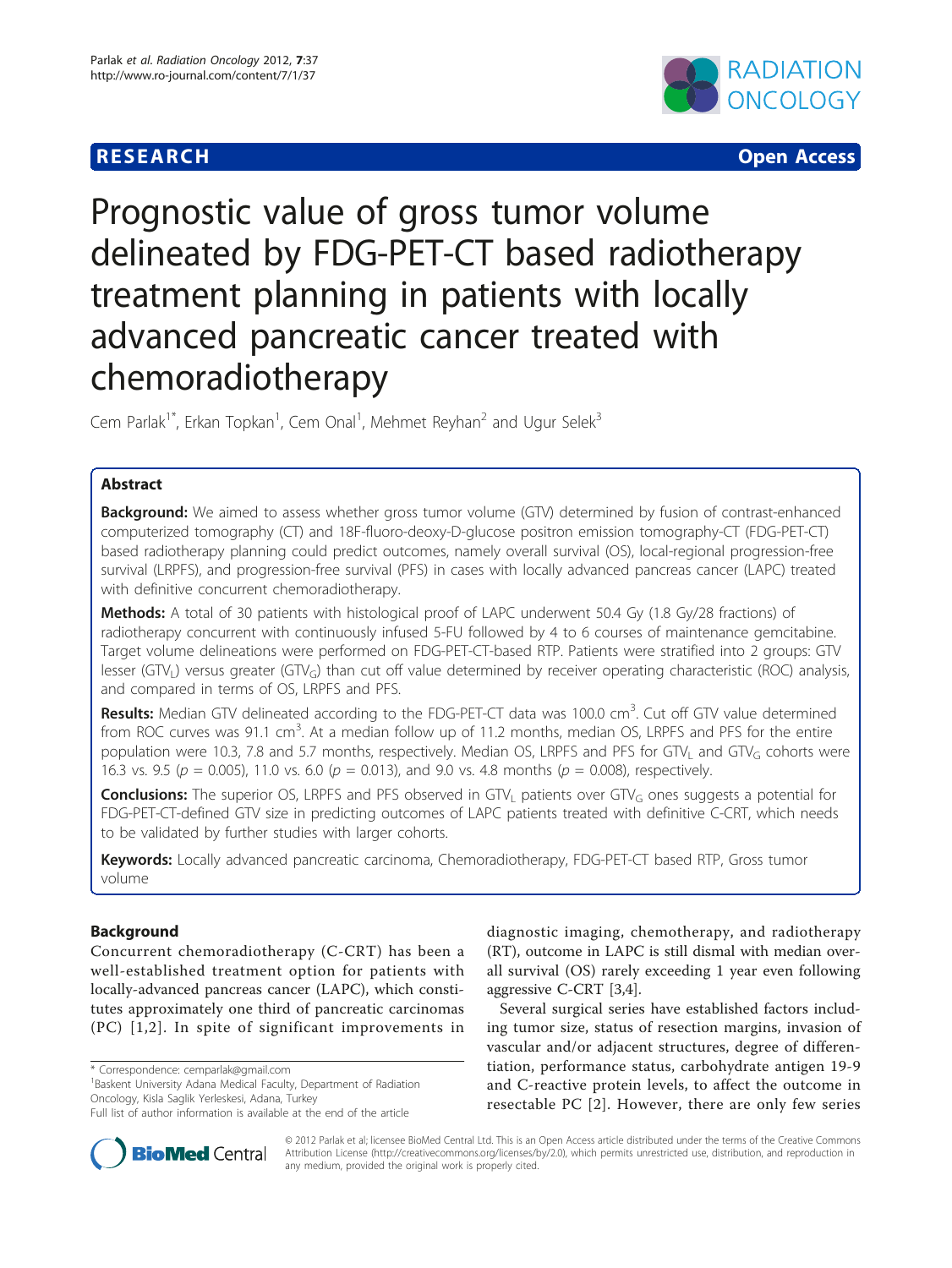indicating prognostic factors in the LAPC [[4-7\]](#page-6-0), while none -to the best of our knowledge- has specifically evaluated local/regional tumor burden in terms of gross tumor volume (GTV) in the era of definitive C-CRT, which was shown to be highly predictive for local control (LC), OS and progression-free survival (PFS) in various primaries including, lung, oral cavity and nasopharynx  $[8-11]$  $[8-11]$  $[8-11]$ .

In studies by Lemke et al. [[12](#page-6-0)] and Delbeke et al. [\[13](#page-6-0)] functional imaging with 18F-fluoro-deoxyglucose positron emission tomography (FDG-PET) has been demonstrated to increase accuracy of PC staging compared to conventional methods with its higher sensitivity and specificity. Based on these promising results, and considering the fact that accurate definition of primary tumor and its local/regional extensions is the first step of any effort to improve LC rates with RT, in our earlier comparative dosimetric study, we demonstrated an average of 29.7% enlargement in GTV being necessary in 5 out of 14 (35.7%) patients due to detection of additional computerized tomography-(CT) occult lymph node metastases and/or primary tumor extensions outlined by co-registered FDG-PET-CT [[14\]](#page-6-0). From thereon, we changed our routine practice for target volume delineation that was based solely on contrast-enhanced CT findings, and began to use fusion of contrast-enhanced CT and FDG-PET-CT for this purpose in patients with LAPC.

In this study, which involved the first 30 patients of our on-going phase II study targeting to enrol a total of 120 patients, we investigated whether size of GTV determined by contrast-enhanced CT/FDG-PET-CT fusion could predict treatment outcomes, namely OS, local-regional progression-free survival (LRPFS), and PFS in LAPC patients treated with C-CRT.

# Methods

### Patients population

Thirty consecutive patients, referred with histologically proven diagnosis of surgically unresectable LAPC from March 2008 to December 2010 were enrolled in this study. Our institutional definition for technically unresectable PC is to be stage III (T4N0-1 M0) disease, which is the involvement of celiac axis and/or superior mesenteric artery. Disease extent was determined in all patients with radiological studies and laparotomy or laparoscopy. Standard radiological studies included contrast-enhanced abdominal CT, magnetic resonance imaging (MRI) and/ or MR-cholangiopancreaticography (MRCP). All patients were re-staged via fusion of previous CT images (obtained  $\leq 1$  week before PET/CT scans) with FDG-PET-CT obtained for RTP. All patients underwent laparoscopic (n = 12) or laparotomic (n = 18) examination and biopsies for histologic diagnosis of primary tumor and enlarged/metabolically active regional lymph nodes and isolated single organ metastasis respecting the current standard institutional staging procedure for pancreatic carcinoma. Patients, who had received chemotherapy or abdominal irradiation previously, were not included in the study. The eligibility criteria also included an age of 18 to 70 years, Eastern Cooperative Oncology Group (ECOG) performance status (PS) of 0 to 2, presence of measurable or evaluable lesion, no contraindication for FDG-PET-CT imaging, an adequate bone marrow reserve (hemoglobin value of  $\geq 10$  g/dL, leucocyte of  $\geq 4.000$  μL, and thrombocyte of  $\geq 100.000$  μL), hepatic (aspartate aminotransferase or alanine aminotransferase of < 5 times the upper limit) and renal function (serum creatinine  $< 2$  mg/dL). All patients signed informed consent, and the study design was approved by the Institutional Ethical Committee, in accordance with the Helsinki Declaration and Rules of Good Clinical Practice.

# FDG-PET-CT image registration and radiation treatment planning

FDG-PET-CT scans were performed according to the institutional protocol described elsewhere [[14](#page-6-0)]. Areas of FDG uptake were categorized as malignant based on location, intensity, shape, size, and visual correlation with contrast-enhanced CT images to differentiate physiologic from pathologic uptake.

Image registration and RTP were performed via Eclipse 7.5 (Varian Medical Systems, Palo Alto, CA, USA) RTP system. The use of standard uptake values (SUV) alone for determining malignant involvement for delineation is subjective; therefore SUV measurements were not specifically used alone for delineation. For all 30 patients, two radiation oncologists consensually defined the target volumes, with the assistance of a nuclear medicine physician, and contoured the GTV, the planning target volume (PTV), and the organs at risk (OAR) on the contrast-enhanced CT/FDG-PET-CT fusion images. While the GTV (primary and nodal) was delineated on the FDG-PET/CT fusion, all OAR volumes were contoured from the CT due to inherent difficulty with edge detection in contouring PET volumes. For each patient, GTV included the primary tumor ( $GTV<sub>P</sub>$ ) and involved lymph nodes ( $GTV<sub>N</sub>$ ) apparent on contrast-enhanced CT (short axis  $\geq 1.5$  cm) and/or PET images. Those nodes < 1.5 cm were involved in GTV only if they were judged to be malignant on PET scan. Based on the literature [\[15](#page-6-0)] depicting nearly 1.5 cm movement of pancreas with respiration and considering the unavailability of motion tracking system and image guidance at our department, PTV was defined by adding 2 cm to GTV at all directions except for intersecting OAR restrictions to allow for microscopic extension, organ motion and set-up errors. Elective nodal irradiation was not permitted in the study.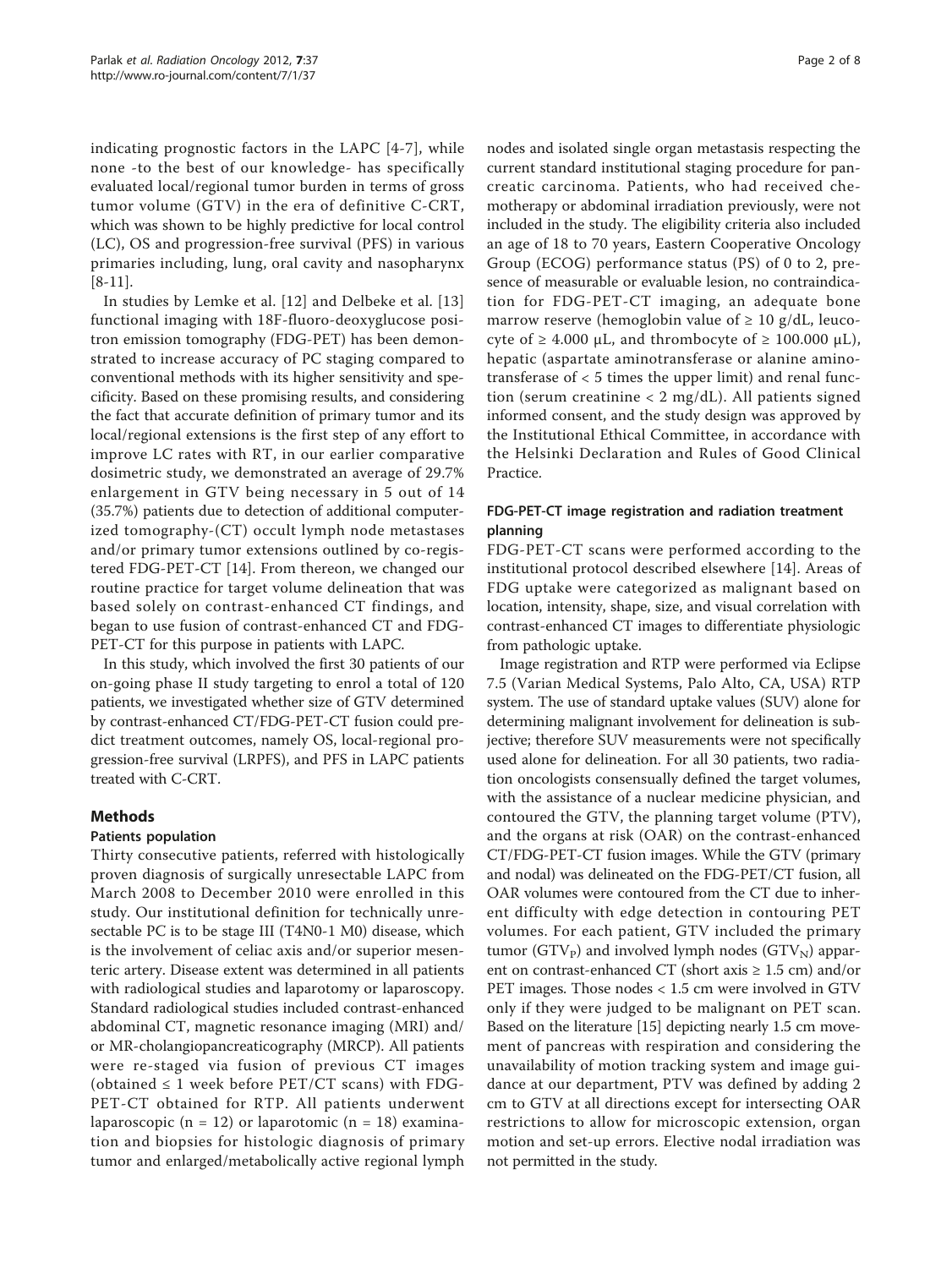### Treatment delivery

A single target volume with no cone down volumes was intended to be treated. A four-field technique (posteroanterior, antero-posterior, and laterals) was mandated, and treatment volumes were defined by using customized multi-leaf collimators. All patients received the RT protocol utilizing 18 MV photon energy linear-accelerators. A dose of 50.4 Gy (1.8 Gy/fr) was prescribed to encompass the defined PTV with isodose lines between 95% and 107%. To achieve this, we used dosimetric practice wedges to modify beams. Dose-volume histograms were generated for each patient to assess target volume coverage and organ at risk doses. The maximum dose limits for normal tissues were 45 Gy for spinal cord; 50 Gy for small bowel and stomach; 50 Gy for  $\leq$  one-third, 35 Gy for two-thirds, and 30 Gy for three-thirds of the liver; and 20 Gy for at least two-thirds of one functioning kidney.

All patients received continuously infused 5-FU (225 mg/m<sup>2</sup>/day, 7 days/week) throughout the RT course (for 5.5 weeks), and additional 4 to 6 courses of maintenance gemcitabine  $(1,000 \text{ mg/m}^2 \text{ IV}$  over 100 min, days 1 and 8, every 21 days) following C-CRT.

#### Toxicity assessment

Patients were assessed weekly or if necessary more frequently during C-CRT, every 3 months for the first 2 year, and every 6 months, thereafter. Early and late clinical toxicity was recorded and blood was collected for haematology and biochemistry assays at each assessment. Toxicity was assessed and scored with the aid of CTC 3.0 (Common Toxicity Criteria).

#### Response evaluation and follow-up

Response to treatment was assessed by re-staging FDG-PET-CT scans, carried out 12 weeks after the completion of the treatment, according to EORTC-1999 guidelines [[16\]](#page-6-0). Thereafter, patients were monitored by 8-12 weekly studies (blood count/chemistry; serum CEA and CA 19-9). Additional abdominal ultrasound and/or CT, chest CT, cranial magnetic resonance imaging, and FDG-PET-CT were used as indicated.

#### Statistical analyses

The primary aim of this study was to evaluate predictive usefulness of GTV on clinical outcomes. For this purpose, we used receiver operating characteristic (ROC) analysis to determine whether GTV improved discrimination of outcomes. The ROC analysis represents the area under the curve (AUC) of sensitivity versus false-positive rate (1 specificity), and is equivalent to the probability that a predictive model will assign a higher probability of an event to subjects who subsequently have an event. Then, patients were dichotomized into two groups, GTV greater  $(GTV_G)$  versus lesser  $(GTV_L)$  than the cut off value, and compared in terms of LRPFS, PFS, and OS. LRPFS was defined as survival without local-regional failure, calculated as the time between the first day of treatment and the date of local-regional failure or death/last visit. PFS and OS were calculated as the time between the first day of treatment and any type of disease progression, and the date of death/last visit, respectively. Survival analysis was performed using the Kaplan-Meier method, and survival curves were compared with two-sided log-rank tests.  $P \leq$ 0.05 was considered statistically significant.

# Results

Pretreatment characteristics of all 30 patients enrolled to the study are as summarized in the Table 1. All cases received the prescribed dose of RT plus the scheduled chemotherapy concomitantly.

Median GTV delineated by utilizing the contrastenhanced CT/FDG-PET-CT fusion data was 100.0 cm<sup>3</sup> (range,  $32.9 \text{ cm}^3$  to  $224.3 \text{ cm}^3$ ). From the ROC analysis, the best cut-off point was set at  $91.1 \text{ cm}^3$  where sensitivity

#### Table 1 Patient characteristics

| Characteristic             | Value        |
|----------------------------|--------------|
| Age (Years)                |              |
| Median                     | 57           |
| Range                      | 39-68        |
| Gender (%)                 |              |
| Male                       | 21 (70)      |
| Female                     | 9(30)        |
| Performance Status (%)     |              |
| <b>ECOG 0-1</b>            | 23 (76.7)    |
| ECOG <sub>2</sub>          | 7(23.3)      |
| Location of Tumor (%)      |              |
| Head                       | 23 (76.7)    |
| Body                       | 7(23.3)      |
| Clinical Stage (%)         |              |
| <b>T4N0</b>                | 13 (43.3)    |
| <b>T4N1</b>                | 17 (56.7)    |
| <b>SUVmax</b>              |              |
| Median                     | 14.5         |
| Range                      | $6.2 - 22.6$ |
| $GTV$ (cm <sup>3</sup> )   |              |
| Median                     | 100          |
| Range                      | 32.3-224.3   |
| $GTVP$ (cm <sup>3</sup> )  |              |
| Median                     | 93.4         |
| Range                      | 32.3-205.1   |
| $GTV_N$ (cm <sup>3</sup> ) |              |
| Median                     | 7.7          |
| Range                      | $0 - 19.2$   |

Abbreviations: ECOG Eastern cooperative oncology group; GTV gross tumor volume;  $GTV_N$  nodal gross tumor volume;  $GTV_P$  primary gross tumor volume; SUV standard uptake value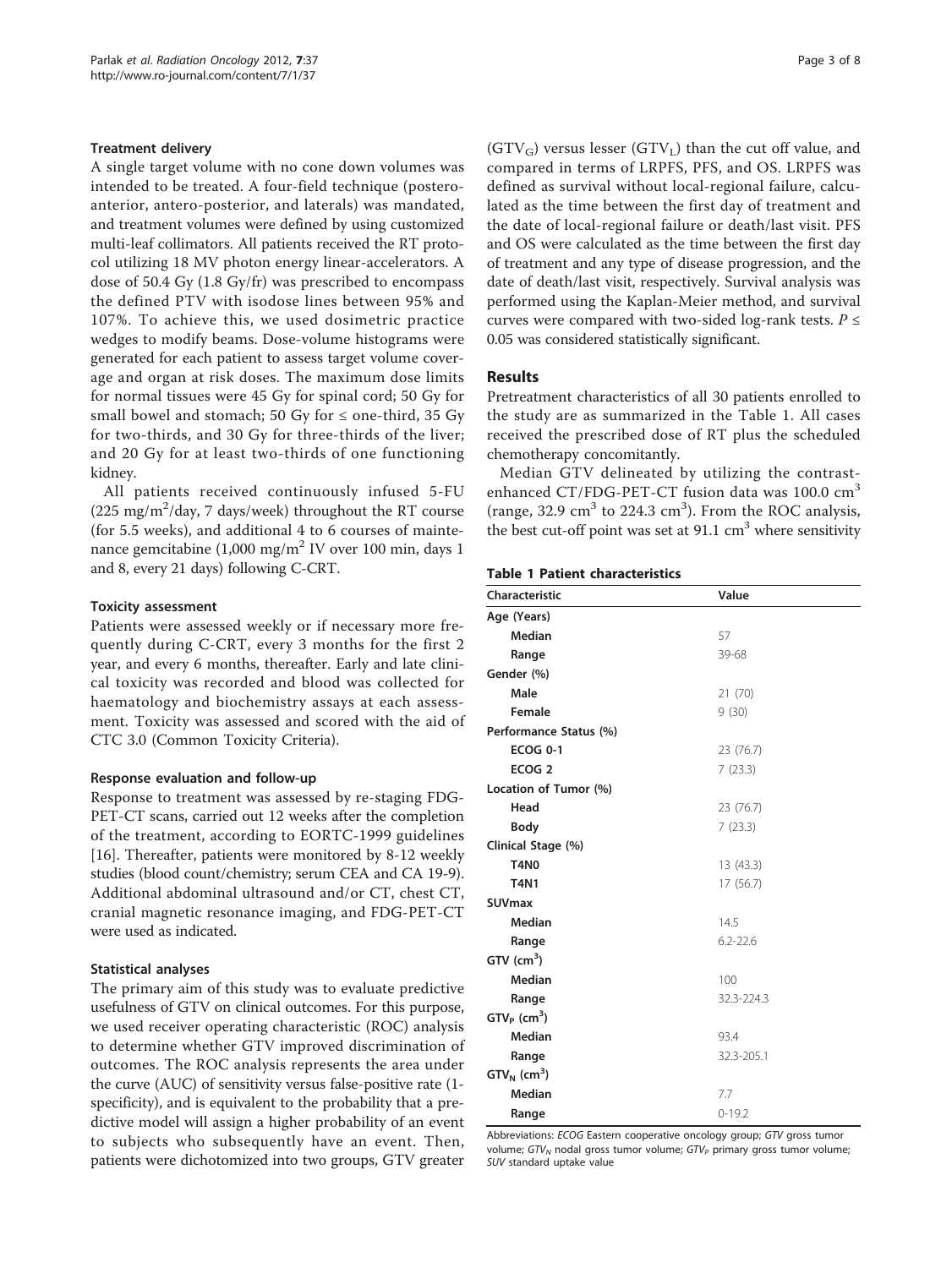and specificity were 79.6% and of 91.7, respectively. The area under the ROC curve was 77.7. In 13 cases (43.3%), GTV was lower than  $91.1 \text{ cm}^3$ .

At a median follow up of 11.2 months (range, 4.6 to 25.8 months), 23 out of 30 evaluable cases (76.7%) died. Six cases were alive with no disease progression, 4 of whom were from the  $GTV<sub>L</sub>$  group while remaining one was still alive with hepatic metastases. Median follow up was 14.1 months (range, 6.9 to 25.8 months) for  $\text{GTV}_\text{L}$  and 9.5 months (range, 4.6 to 25.3 months) for  $GTV_G$ . Median OS, LRPFS, and PFS for the entire population were 10.3 months (95% CI: 9.3 to 11.3 months), 7.8 months (95% CI: 5.8 to 9.8 months), and 5.7 months (95% CI: 4.6 to 6.7 months), respectively (Figure 1).

Comparisons of survival data by Log-rank test revealed that patients in group  $GTV<sub>L</sub>$  had significantly longer OS, LRPFS, and PFS than those in  $GTV$ <sup>G</sup> (Figure [2](#page-4-0)) ( $p = 0.005$ , 0.013 and 0.008, respectively). Corresponding median OS, LRPFS, and PFS for the cohorts  $GTV<sub>L</sub>$  versus  $GTV<sub>G</sub>$  were 16.3 [95% CI, 11.6 to 21.0] versus 9.5 (95% CI, 8.0 to 11.0), 11.0 (95% CI, 2.6 to 19.4) versus 6.0 months (95% CI, 4.1 to 7.9), and 9.0 (95% CI, 0.8 to 17.2) versus 4.8 (95% CI, 3.1 to 6.5), respectively. Results of univariate analyses for OS, LRPFS, and PFS were given in Table [2](#page-4-0).

During follow-up 24 (80%) patients relapsed. Initial failure site was distant in 21 (70%) and local in 3 (10%) patients. The latter 3 patients also subsequently developed distant metastases during their follow up. Details of initial recurrence pattern according to the GTV groups are summarized in Table [3.](#page-5-0) Eventually, 16 (53.3%) patients developed infield recurrences with accompanying distant



metastases. No isolated marginal or regional failure was reported as an initial or ultimate site of disease progression.

Rates of acute toxicities experienced in the study are listed in Table [4.](#page-5-0) In general, all 30 patients were able to tolerate the C-CRT with no Grade 4/5 acute toxicity. Unplanned treatment breaks was mandated in 4 patients (13.3%) with an average of 3.8 days (range; 2 to 6 days), due to grade 3 toxicities; diarrhea in 2, leukopenia in 1, and vomiting in 1 patient. Because of Grade 3 diarrhea refractory to conventional loperamide and Grade 3 leukopenia, hospitalization was needed in 2 respective patients. However, all 4 patients were able to complete the planned C-CRT course after symptomatic and supportive treatment. At long-term, 3 patients (10.0%) developed symptoms of grade 3 gastric outlet obstruction at median 5.1 months (range; 3.1 to 8.7 months) after completion of C-CRT. Although late toxicity cannot be excluded as a cause, because of simultaneous evidence of disease progression in 2 patients at 4.4 and 7.1 months, progressive disease was probably associated with the symptoms in these two patients. Two additional (6.6%) patients experienced grade 2 gastric ulcer at 10.6 and 14.7 months, respectively, which were successfully managed with appropriate medication. No patients developed liver or renal dysfunction attributed to this C-CRT protocol.

### **Discussion**

We have investigated the predictive utility of GTV delineated by utilizing co-registered contrast-enhanced CT/ FDG-PET-CT on outcomes in patients with LAPC treated with definitive C-CRT, and demonstrated that patients with smaller GTVs had significantly better OS, LRRFS and PFS compared to larger counterparts.

One of the reasons triggering our project is the impact of the size of the primary pancreatic tumors [\[17](#page-6-0)], which has been well-established in large surgical series of resectable PC demonstrating a better outcome with smaller sizes [[18-20\]](#page-6-0). In their series, Birk et al. [\[18\]](#page-6-0) and Sohn et al. [[19](#page-6-0)] respectively demonstrated that patients with tumors < 2 and < 3 cm had significantly superior outcomes compared to those with 2-4 and  $\geq$  3 cm. In another study of 1697 patients from Johns Hopkins Hospital, de Jong et al. [[20](#page-6-0)] also evaluated the impact of tumor size on survival following pancreaticoduodenectomy, and showed that 5 year OS was inversely proportional to tumor size  $(\leq 2 \text{ cm})$ : 28.8% vs. 2-5 cm: 19.4% vs.  $\geq$  5 cm: 14.2%, p < 0.001), and that the size correlated with the risk of other adverse factors, with larger tumors being more likely to be associated with nodal disease and poor differentiation ( $p < 0.05$ ).

Although tumor size at largest dimension has been addressed in a limited number of studies [[21-24\]](#page-6-0), to the best of our knowledge, the impact of three dimensional local/regional tumor burden expressed as GTV on outcome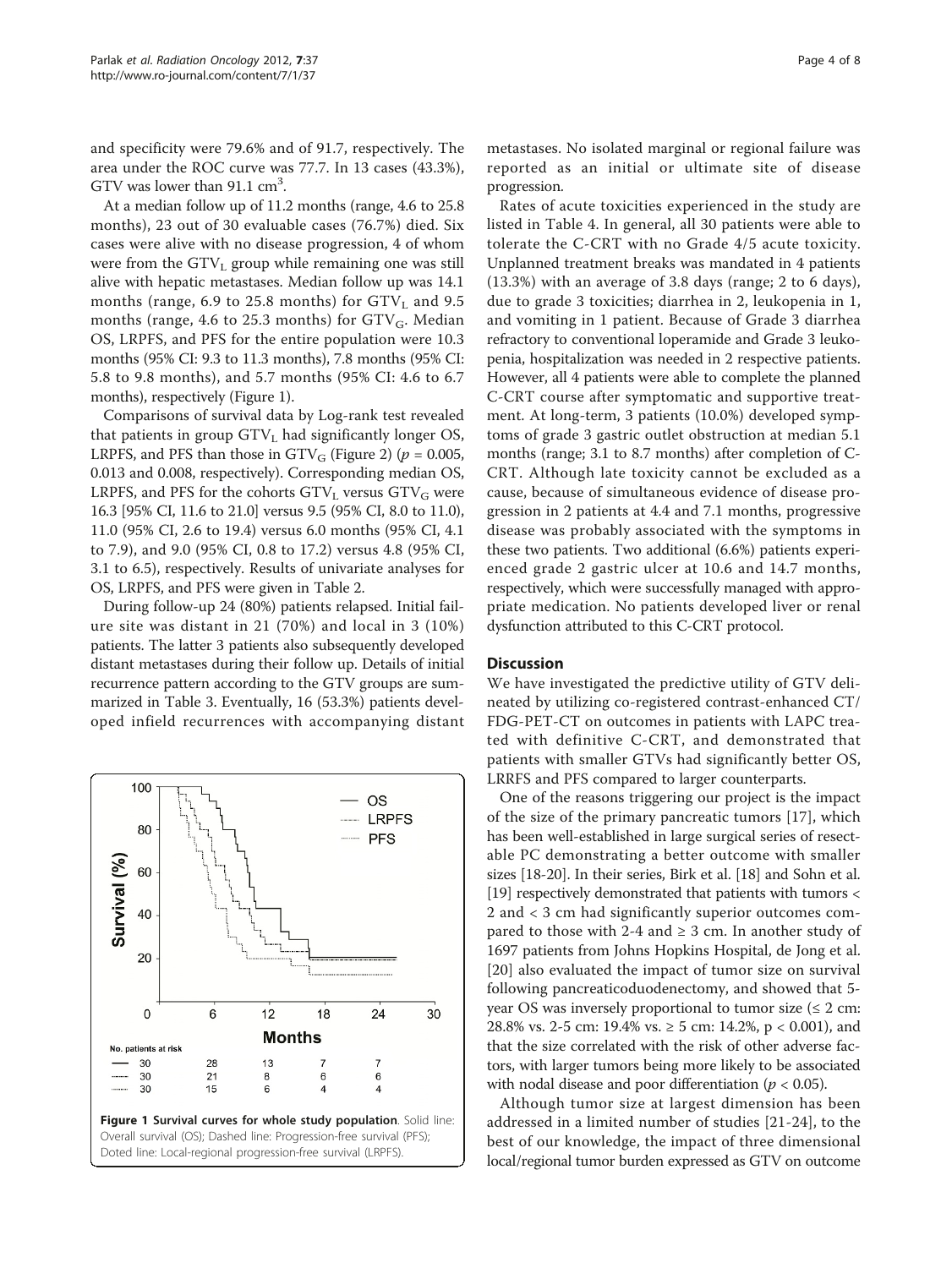<span id="page-4-0"></span>

in the era of unresectable LAPC treated with definitive C-CRT has not been formally evaluated yet. In this respect, although two studies appeared to directly evaluate prognostic utility of the GTV size on outcome in LAPC patients [[25,26](#page-6-0)], our study differs from them in significant aspects. In the first study, Rwigema et al. [\[25\]](#page-6-0) successfully treated a group of LAPC patients including primary, recurrent, resected but margin positive and metastatic disease with stereotactic body radiotherapy (SBRT). This was a true

Table 2 Univariate analyses for survival

volumetric study similar to one presented here, and found 15 mL as a significant volumetric cut point for survival difference. In the second study reported recently, Bjerregaard et al. [\[26](#page-6-0)] evaluated the impact of GTV on outcomes of initially unresectable 176 patients with LAPC. In this study, the authors chose to group patients by  $25 \text{ cm}^3$ increments in GTV, and reported a survival advantage favoring the patients with smaller GTVs. However, although their results are in line with ours, there are

| Characteristics          | N           | Median OS        | P     | <b>Median LRPFS</b> | P     | <b>Median PFS</b>    | P     |
|--------------------------|-------------|------------------|-------|---------------------|-------|----------------------|-------|
|                          |             | Months (95%CI)   |       | Months (95%CI)      |       | Months (95%CI)       |       |
| GTV                      |             |                  |       |                     |       |                      |       |
| GTV <sub>L</sub>         | 13          | 16.3 (11.6-21.0) | 0.005 | $11.0(2.6-19.4)$    | 0.013 | $9.0(0.8-17.2)$      | 0.008 |
| GTV <sub>G</sub>         | 17          | $9.5(8.0-11.0)$  |       | $6.0(4.1-7.9)$      |       | $4.8(3.1-6.5)$       |       |
| $GTV_N$                  |             |                  |       |                     |       |                      |       |
| < Median                 | 15          | 13.2 (8.2-18.2)  | 0.085 | $9.8(7.3-12.3)$     | 0.18  | 8.4 (4.9-11.9)       | 0.086 |
| $\geq$ Median            | 15          | 9.5(7.511.5)     |       | $6.0(3.3-8.7)$      |       | $4.8(3.2-6.4)$       |       |
| <b>Nodal status</b>      |             |                  |       |                     |       |                      |       |
| N0                       | 13          | 13.2 (7.8-18.6)  | 0.25  | $9.8(7.5-12.1)$     | 0.36  | $8.4(5.2-11.6)$      | 0.25  |
| N1                       | 17          | $9.8(7.8-11.8)$  |       | $6.1(4.1-8.1)$      |       | $4.8(3.1-6.5)$       |       |
| Age                      |             |                  |       |                     |       |                      |       |
| < Median                 | 14          | $10.5(7.2-13.8)$ | 0,99  | $7.6(6.1-9.1)$      | 0.97  | $5.7(4.6-6.8)$       | 0.92  |
| $\geq$ Median            | 16          | $9.8(9.0-10.6)$  |       | $7.8$ $(2.5-13.1)$  |       | $5.7$ (0.8-10.6)     |       |
| Gender                   |             |                  |       |                     |       |                      |       |
| Male                     | 21          | $10.3(9.0-11.6)$ | 0.86  | $7.6(6.3-8.9)$      | 0.52  | $5.7(4.5-6.9)$       | 0.89  |
| Female                   | 9           | 10.3 (8.8-11.8)  |       | $10.3(3.0-17.6)$    |       | $7.3$ $(2.6 - 12.0)$ |       |
| <b>ECOG</b>              |             |                  |       |                     |       |                      |       |
| $0 - 1$                  | 23          | $10.3(9.2-11.4)$ | 0.61  | $8.0(5.7-10.3)$     | 0.84  | $5.3(3.1-7.5)$       | 0.88  |
| $\overline{2}$           | $7^{\circ}$ | $10.3(7.7-12.9)$ |       | $7.6(6.3-8.9)$      |       | $7.3$ $(3.2 - 11.4)$ |       |
| <b>Location of Tumor</b> |             |                  |       |                     |       |                      |       |
| Head                     | 23          | $10.3(9.1-11.5)$ | 0.58  | $7.6$ $(4.6-10.6)$  | 0.52  | $5.7(4.8-6.6)$       | 0.31  |
| Body                     | 7           | $10.5(8.7-12.3)$ |       | $8.7(6.4-11.0)$     |       | $7.3$ $(2.2 - 12.4)$ |       |

Abbreviations: ECOG Eastern cooperative oncology group; GTV gross tumor volume; GTV<sub>G</sub> gross tumor volume greater than 91.1 (cm<sup>3</sup>); GTV<sub>L</sub> gross tumor volume lesser than 91.1 (cm<sup>3</sup>); GTV<sub>N</sub> nodal gross tumor volume; LRPFS local regional progression-free survival; OS overall survival; PFS progression-free survival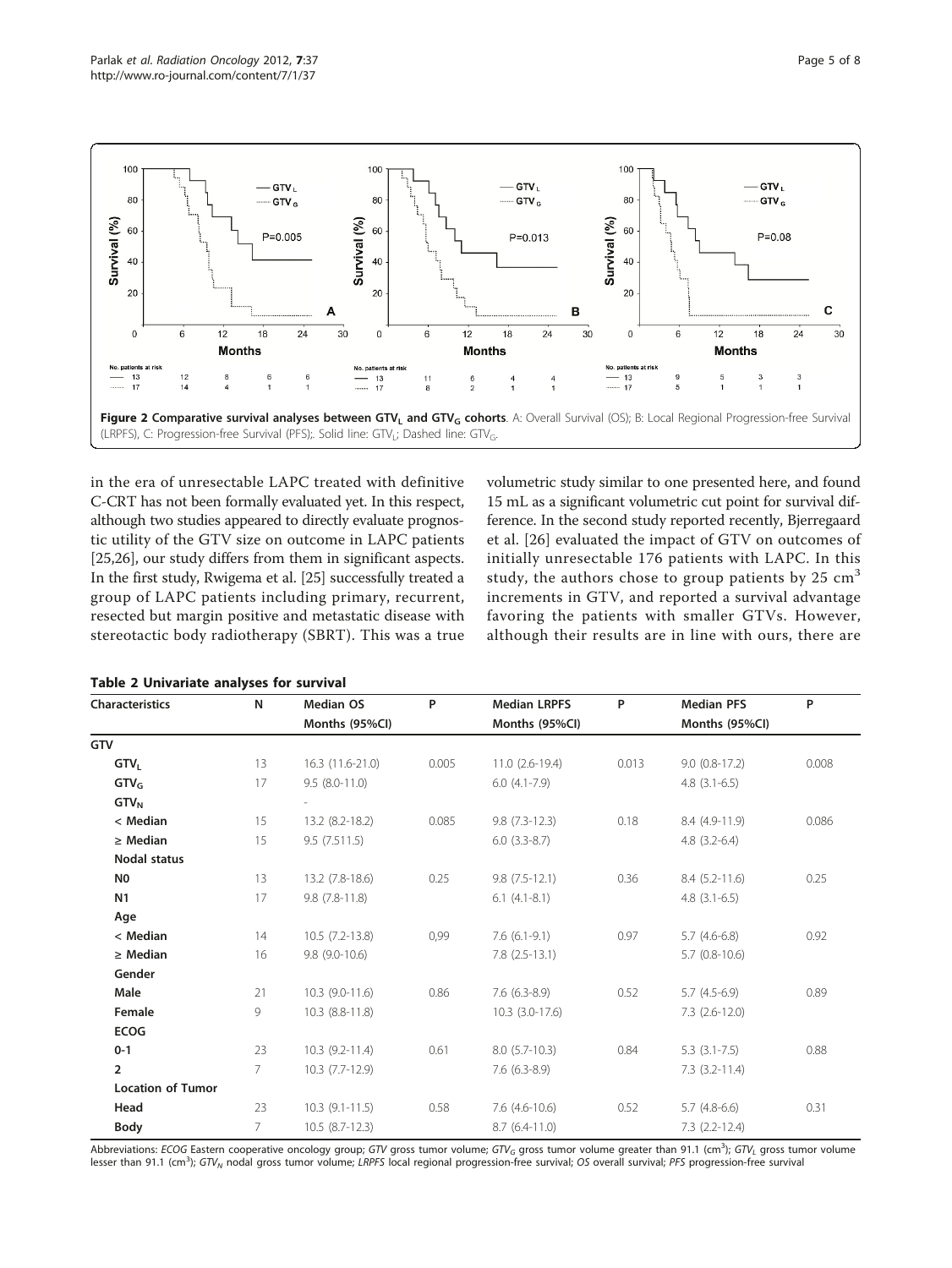<span id="page-5-0"></span>Table 3 Patterns of initial disease progression  $(N = 30)$ 

| Site                     | $GTV_G (N:17)$ | $GTV1$ (N:13) | Overall (N:30) |
|--------------------------|----------------|---------------|----------------|
|                          | N(%)           | N(%)          | N(%)           |
| Local                    | 3(17.6)        | 0(0)          | 3(10)          |
| Regional                 | 0(0)           | 0(0)          | O(0)           |
| <b>Distant</b>           | 13 (76.5)      | 8(61.5)       | 21(70)         |
| Liver                    | 3(17.6)        | 3(23.1)       | 6(20.0)        |
| Peritoneum               | 2(11.8)        | 1(7.6)        | 3(10.0)        |
| <b>Brain</b>             | 0(0)           | 1(7.6)        | 1(3.3)         |
| <b>Multiorgan</b>        | 8(47.1)        | 3(23.1)       | 11(36.7)       |
| <b>Total progression</b> | 16 (94.1)      | 8(61.5)       | 24 (80.0)      |

Abbreviations: GTV<sub>G</sub> gross tumor volume greater than 91.1 (cm<sup>3</sup>); GTV<sub>L</sub> gross tumor volume lesser than 91.1 (cm<sup>3</sup>)

remarkable differences between these two studies and the one presented here: First, Rwigema and colleagues used SBRT, which have significantly different radiobiological effects on tumor tissue than fractionated 3D conformal RT utilized here, and although our population size is relatively smaller, it is still more homogenous since we did not include resected, recurrent or metastatic patients. And second, Bjerregaard and colleagues studied on a highly heterogeneous study population, which included of 72 T3N0, 71 T3N1, and only 33 T4NX patients. Therefore, it is difficult to generalize their results for T4N0-1 patients as they constituted less than 20% of the study population. Likewise, authors chose to group patients by somehow arbitrarily specified  $25 \text{ cm}^3$  increments in GTV rather than using possibly more relevant ROC defined cut off point(s), which creates further difficulties in interpretation of outcomes.

Herein, we preferred 3D tumor volume to define the tumor burden based on the studies suggesting that onedimensional tumor measurements may not be as representative of tumor size as true volume calculations, especially in irregularly shaped tumors. In patients with advanced head and neck cancer, Rudat et al. [\[27\]](#page-6-0) reported precision and reliability of the CT based volume measurements by repeated measurements using irregularly shaped

Table 4 Frequency of Grade 3 acute toxicities

| <b>Toxicity</b>  | Grade   |                |                |  |
|------------------|---------|----------------|----------------|--|
|                  | $0 - 1$ | 2              | 3              |  |
| Nausea           | 24      | 4              | $\mathfrak{D}$ |  |
| Vomiting         | 26      | 3              |                |  |
| <b>Diarrhea</b>  | 24      | 4              | 2              |  |
| Tumor pain       | 28      | $\mathfrak{D}$ |                |  |
| Anorexia         | 20      | 10             |                |  |
| Fatigue          | 26      | 3              |                |  |
| <b>Gastritis</b> | 28      | $\mathfrak{D}$ |                |  |
| Leukopenia       | 21      | 7              | 2              |  |
| Anemia           | 23      | 6              |                |  |
| Thrombocytopenia | 24      | 5              |                |  |

phantoms. Furthermore, Titola et al. [\[28](#page-7-0)] proposed that one-dimensional volume estimation of irregularly shaped tumor-like phantoms should be substituted by true computer-based volume calculations.

The GTV, investigated here, has also been found to be of highly prognostic significance in various tumor sites. Bradley et al. [\[8](#page-6-0)] reported GTV to be a prognostic factor on both univariate and multivariate analysis in 207 NSCLC patients treated with definitive 3D conformal RT with or without chemotherapy, while Etiz et al. [[9](#page-6-0)] pointed out the importance of total tumor volume (< or  $\geq 80$  cm<sup>3</sup>), defined by combination of primary tumor and nodal volume, on OS in irradiated inoperable NSCLC patients. Predictive role of GTV, delineated by 3D conformal RTP, on outcomes has also been demonstrated in nasopharyngeal [\[10\]](#page-6-0), hypopharyngeal [\[29,30\]](#page-7-0) and other head and neck sites [[11,](#page-6-0)[31,32\]](#page-7-0). Likewise, we have studied to pioneer the importance of well-defined GTV in the setting of LAPC, and our results revealed that median OS, LRRFS and PFS for the cohort with GTV lower than and greater than the ROC-defined 91.1  $\text{cm}^3$  cut value were 14.1 versus 9.5 months, 10.0 versus 6.0 months, and 8.4 versus 4.8 months, respectively ( $p < 0.05$  for each).

Based on the assumption that the majority of the benefit from RT would result from control of the primary tumor, rather than subclinical disease in lymph nodes, which could potentially be controlled by the systemic chemotherapy, as would more distant sites, we did not electively irradiate uninvolved regional nodes. Supporting this assumption we observed no isolated regional recurrences, which is consistent with findings of other studies which excluded elective nodal irradiation [\[33,34](#page-7-0)]. In a phase I radiation dose escalation study of 34 unresectable or incompletely resected PC patients treated with RT plus concurrent gemcitabine, McGinn et al. [\[33](#page-7-0)] reduced RT fields ( $PTV = GTV + 1$  cm) which was even smaller than our current definition, and observed only 3 (8.8%) regional failures. The approach excluding the elective irradiation of regional nodes is further supported by the current radiosurgical practice in PC [\[34\]](#page-7-0), which permits only milimetric margins around the GTV with loco-regional control and survival rates similar or even better to that of conventional larger field external beam RT studies. Taken together, we advocate the idea not to irradiate elective nodal irradiation at least to an attempt to decrease C-CRT-related toxicity and possibly to escalate the RT dose to more effective levels with highly conformal irradiation techniques until this issue is enlightened with randomized trials.

## Conclusions

We have investigated the potential prognostic value of the GTV delineated by co-registered contrast-enhanced CT/FDG-PET-CT-based RTP on outcomes in patients with LAPC. The superior OS, LRPFS and PFS observed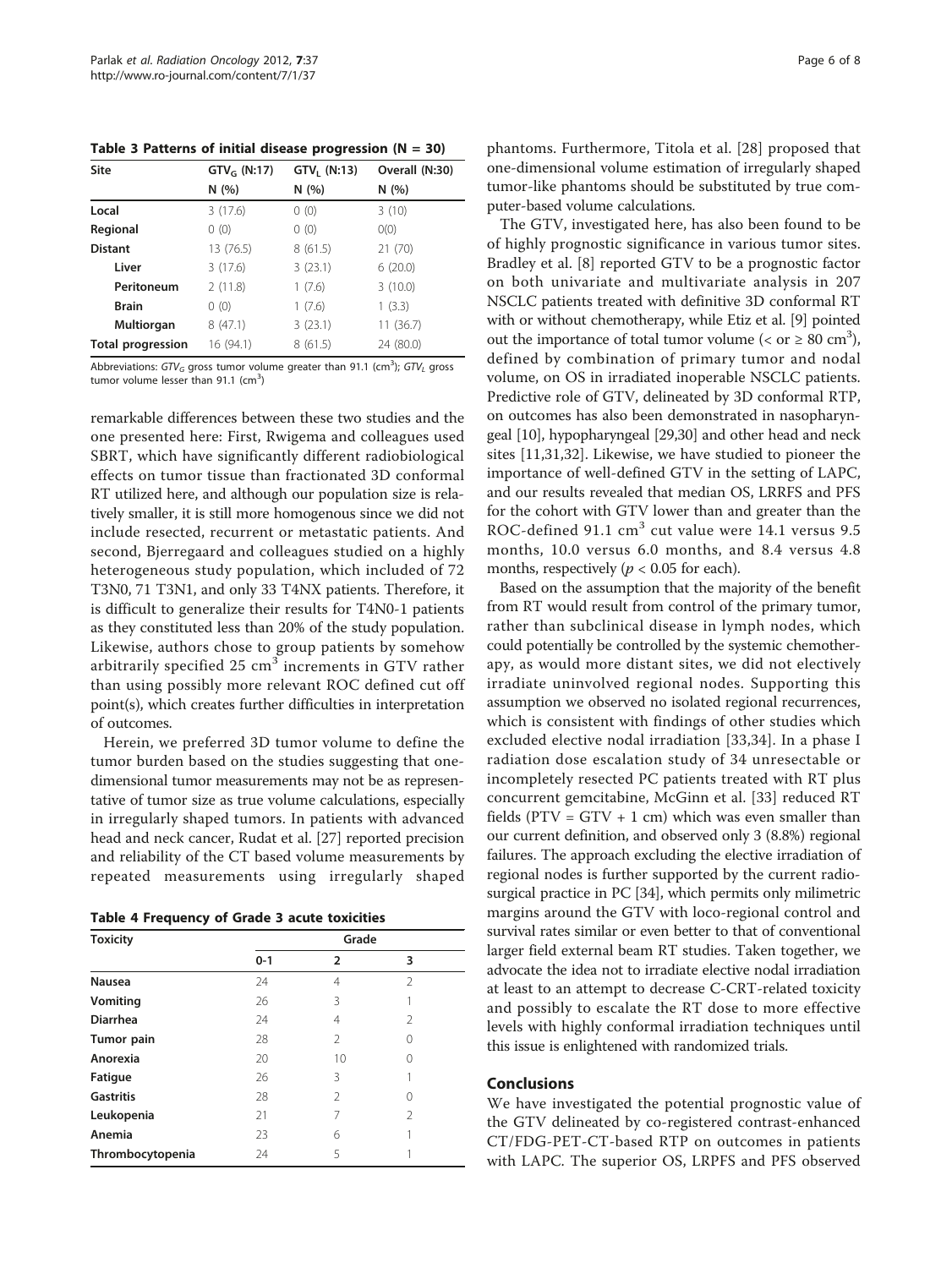<span id="page-6-0"></span>in GTV<sub>L</sub> patients over GTV<sub>G</sub> ones suggests a potential for FDG-PET-CT-defined GTV size in predicting outcomes of LAPC patients treated with definitive C-CRT. Since it is neither easy nor appropriate to conclude firmly with findings from such a small study population, results presented here should better be interpreted with caution and warrants to be addressed in future trials with larger cohorts.

#### Acknowledgements

We would like to give our special thanks to Cagla Sariturk, PhD for her kind help during statistical analyses.

#### Author details

<sup>1</sup> Baskent University Adana Medical Faculty, Department of Radiation Oncology, Kisla Saglik Yerleskesi, Adana, Turkey. <sup>2</sup>Baskent University Adana Medical Faculty, Department of Nuclear Medicine, Kisla Saglik Yerleskesi, Adana, Turkey. <sup>3</sup>American Hospital- University of Texas M.D. Anderson Radiation Oncology Center, Istanbul, Turkey.

#### Authors' contributions

Study conception and design: CP, ET. Provision of study materials or patients: CP, ET, MR. Collection and assembly of data: CP, ET, CO. Data analysis and interpretation: CP, ET, MR, US. Manuscript writing: CP, ET, US. Final approval of manuscript: CP, ET, CO, MR, US. All authors read and approved the final manuscript.

#### Competing interests

We have no personal or financial competing interest and have not entered into any agreement that could interfere with our access to the research data, or upon our ability to analyze the data independently, to prepare manuscripts, or to publish them.

#### Received: 20 December 2011 Accepted: 19 March 2012 Published: 19 March 2012

#### References

- 1. Pliarchopoulou K, Pectasides D: [Pancreatic cancer: current and future](http://www.ncbi.nlm.nih.gov/pubmed/19328630?dopt=Abstract) [treatment strategies.](http://www.ncbi.nlm.nih.gov/pubmed/19328630?dopt=Abstract) Cancer Treat Rev 2009, 35(5):431-436.
- 2. Huguet F, Girard N, Guerche CS, Hennequin C, Mornex F, Azria D: [Chemoradiotherapy in the management of locally advanced pancreatic](http://www.ncbi.nlm.nih.gov/pubmed/19307501?dopt=Abstract) [carcinoma: a qualitative systematic review.](http://www.ncbi.nlm.nih.gov/pubmed/19307501?dopt=Abstract) J Clin Oncol 2009, 27(13):2269-2277.
- 3. Radiation therapy combined with Adriamycin or 5-fluorouracil for the treatment of locally unresectable pancreatic carcinoma. Gastrointestinal Tumor Study Group. Cancer 1985, 56(11):2563-2568.
- 4. Klaassen DJ, MacIntyre JM, Catton GE, Engstrom PF, Moertel CG: [Treatment](http://www.ncbi.nlm.nih.gov/pubmed/3973648?dopt=Abstract) [of locally unresectable cancer of the stomach and pancreas: a](http://www.ncbi.nlm.nih.gov/pubmed/3973648?dopt=Abstract) [randomized comparison of 5-fluorouracil alone with radiation plus](http://www.ncbi.nlm.nih.gov/pubmed/3973648?dopt=Abstract) [concurrent and maintenance 5-fluorouracil-an Eastern Cooperative](http://www.ncbi.nlm.nih.gov/pubmed/3973648?dopt=Abstract) [Oncology Group study.](http://www.ncbi.nlm.nih.gov/pubmed/3973648?dopt=Abstract) J Clin Oncol 1985, 3(3):373-378.
- 5. Ikeda M, Okada S, Tokuuye K, Ueno H, Okusaka T: [Prognostic factors in](http://www.ncbi.nlm.nih.gov/pubmed/11169931?dopt=Abstract) [patients with locally advanced pancreatic carcinoma receiving](http://www.ncbi.nlm.nih.gov/pubmed/11169931?dopt=Abstract) [chemoradiotherapy.](http://www.ncbi.nlm.nih.gov/pubmed/11169931?dopt=Abstract) Cancer 2001, 91(3):490-495.
- 6. Krishnan S, Rana V, Janjan NA, Abbruzzese JL, Gould MS, Das P, Delclos ME, Palla S, Guha S, Varadhachary G, et al: [Prognostic factors in patients with](http://www.ncbi.nlm.nih.gov/pubmed/17083124?dopt=Abstract) [unresectable locally advanced pancreatic adenocarcinoma treated with](http://www.ncbi.nlm.nih.gov/pubmed/17083124?dopt=Abstract) [chemoradiation.](http://www.ncbi.nlm.nih.gov/pubmed/17083124?dopt=Abstract) Cancer 2006, 107(11):2589-2596.
- 7. Papadoniou N, Kosmas C, Gennatas K, Polyzos A, Mouratidou D, Skopelitis E, Tzivras M, Sougioultzis S, Papastratis G, Karatzas G, et al: [Prognostic factors](http://www.ncbi.nlm.nih.gov/pubmed/18383900?dopt=Abstract) [in patients with locally advanced \(unresectable\) or metastatic pancreatic](http://www.ncbi.nlm.nih.gov/pubmed/18383900?dopt=Abstract) [adenocarcinoma: a retrospective analysis.](http://www.ncbi.nlm.nih.gov/pubmed/18383900?dopt=Abstract) Anticancer Res 2008, 28(1B):543-549.
- Bradley JD, Ieumwananonthachai N, Purdy JA, Wasserman TH, Lockett MA, Graham MV, Perez CA: [Gross tumor volume, critical prognostic factor in](http://www.ncbi.nlm.nih.gov/pubmed/11777621?dopt=Abstract) [patients treated with three-dimensional conformal radiation therapy for](http://www.ncbi.nlm.nih.gov/pubmed/11777621?dopt=Abstract)

[non-small-cell lung carcinoma.](http://www.ncbi.nlm.nih.gov/pubmed/11777621?dopt=Abstract) Int J Radiat Oncol Biol Phys 2002, 52(1):49-57.

- 9. Etiz D, Marks LB, Zhou SM, Bentel GC, Clough R, Hernando ML, Lind PA: [Influence of tumor volume on survival in patients irradiated for non](http://www.ncbi.nlm.nih.gov/pubmed/12095548?dopt=Abstract)[small-cell lung cancer.](http://www.ncbi.nlm.nih.gov/pubmed/12095548?dopt=Abstract) Int J Radiat Oncol Biol Phys 2002, 53(4):835-846.
- 10. Lee CC, Huang TT, Lee MS, Hsiao SH, Lin HY, Su YC, Hsu FC, Hung SK: [Clinical application of tumor volume in advanced nasopharyngeal](http://www.ncbi.nlm.nih.gov/pubmed/20222940?dopt=Abstract) [carcinoma to predict outcome.](http://www.ncbi.nlm.nih.gov/pubmed/20222940?dopt=Abstract) Radiat Oncol 2010, 5:20.
- 11. Schinagl DA, Span PN, Oyen WJ, Kaanders JH: [Can FDG PET predict](http://www.ncbi.nlm.nih.gov/pubmed/21461734?dopt=Abstract) [radiation treatment outcome in head and neck cancer? Results of a](http://www.ncbi.nlm.nih.gov/pubmed/21461734?dopt=Abstract) [prospective study.](http://www.ncbi.nlm.nih.gov/pubmed/21461734?dopt=Abstract) Eur J Nucl Med Mol Imaging 2011, 38(8):1449-1458.
- 12. Lemke AJ, Niehues SM, Hosten N, Amthauer H, Boehmig M, Stroszczynski C, Rohlfing T, Rosewicz S, Felix R: [Retrospective digital image fusion of](http://www.ncbi.nlm.nih.gov/pubmed/15299049?dopt=Abstract) [multidetector CT and 18 F-FDG PET: Clinical value in pancreatic lesions -](http://www.ncbi.nlm.nih.gov/pubmed/15299049?dopt=Abstract) [A retrospective study with 104 patients.](http://www.ncbi.nlm.nih.gov/pubmed/15299049?dopt=Abstract) J Nucl Med 2004, 45(8):1279-1286.
- 13. Delbeke D, Rose DM, Chapman WC, Pinson CW, Wright JK, Beauchamp RD, Shyr Y, Leach SD: [Optimal interpretation of FDG PET in the diagnosis, staging](http://www.ncbi.nlm.nih.gov/pubmed/10565771?dopt=Abstract) [and management of pancreatic carcinoma.](http://www.ncbi.nlm.nih.gov/pubmed/10565771?dopt=Abstract) J Nucl Med 1999, 40:1784-1791.
- 14. Topkan E, Yavuz AA, Aydin M, Onal C, Yapar F, Yavuz MN: [Comparison of](http://www.ncbi.nlm.nih.gov/pubmed/18808725?dopt=Abstract) CT [and PET-CT based planning of radiation therapy in locally advanced](http://www.ncbi.nlm.nih.gov/pubmed/18808725?dopt=Abstract) [pancreatic carcinoma.](http://www.ncbi.nlm.nih.gov/pubmed/18808725?dopt=Abstract) J Exp Clin Cancer Res 2008, 27:41.
- 15. Gwynne S, Wills L, Joseph G, John G, Staffurth J, Hurt C, Mukherjee S: Respiratory movement of upper abdominal organs and its effect on radiotherapy planning in pancreatic cancer. Clin Oncol (R Coll Radiol) 2009, 21(9):713-719.
- 16. Young H, Baum R, Cremerius U, Herholz K, Hoekstra O, Lammertsma AA, Pruim J, Price P: [Measurement of clinical and subclinical tumour](http://www.ncbi.nlm.nih.gov/pubmed/10673991?dopt=Abstract) [response using \[18 F\]-fluorodeoxyglucose and positron emission](http://www.ncbi.nlm.nih.gov/pubmed/10673991?dopt=Abstract) [tomography: review and 1999 EORTC recommendations. European](http://www.ncbi.nlm.nih.gov/pubmed/10673991?dopt=Abstract) [Organization for Research and Treatment of Cancer \(EORTC\) PET Study](http://www.ncbi.nlm.nih.gov/pubmed/10673991?dopt=Abstract) [Group.](http://www.ncbi.nlm.nih.gov/pubmed/10673991?dopt=Abstract) Eur J Cancer 1999, 35(13):1773-1782.
- 17. Vincent A, Herman J, Schulick R, Hruban RH, Goggins M: [Pancreatic cancer.](http://www.ncbi.nlm.nih.gov/pubmed/21620466?dopt=Abstract) Lancet 2011, 378(9791):607-620.
- 18. Birk D, Fortnagel G, Formentini A, Beger HG: [Small carcinoma of the](http://www.ncbi.nlm.nih.gov/pubmed/9931396?dopt=Abstract) [pancreas. Factors of prognostic relevance.](http://www.ncbi.nlm.nih.gov/pubmed/9931396?dopt=Abstract) J Hepatobiliary Pancreat Surg 1998, 5(4):450-454.
- 19. Sohn TA, Yeo CJ, Cameron JL, Koniaris L, Kaushal S, Abrams RA, Sauter PK, Coleman J, Hruban RH, Lillemoe KD: [Resected adenocarcinoma of the](http://www.ncbi.nlm.nih.gov/pubmed/11307091?dopt=Abstract) [pancreas-616 patients: results, outcomes, and prognostic indicators.](http://www.ncbi.nlm.nih.gov/pubmed/11307091?dopt=Abstract) J Gastrointest Surg 2000, 4(6):567-579.
- 20. de Jong MC, Li F, Cameron JL, Wolfgang CL, Edil BH, Herman JM, Choti MA, Eckhauser F, Hirose K, Schulick RD, et al: [Re-evaluating the impact of](http://www.ncbi.nlm.nih.gov/pubmed/21283994?dopt=Abstract) [tumor size on survival following pancreaticoduodenectomy for](http://www.ncbi.nlm.nih.gov/pubmed/21283994?dopt=Abstract) [pancreatic adenocarcinoma.](http://www.ncbi.nlm.nih.gov/pubmed/21283994?dopt=Abstract) J Surg Oncol 2011, 103(7):656-662.
- 21. Prat F, Chapat O, Ducot B, Ponchon T, Fritsch J, Choury AD, Pelletier G, Buffet C: [Predictive factors for survival of patients with inoperable](http://www.ncbi.nlm.nih.gov/pubmed/9505889?dopt=Abstract) [malignant distal biliary strictures: a practical management guideline.](http://www.ncbi.nlm.nih.gov/pubmed/9505889?dopt=Abstract) Gut 1998, 42(1):76-80.
- 22. Willett CG, Del Castillo CF, Shih HA, Goldberg S, Biggs P, Clark JW, Lauwers G, Ryan DP, Zhu AX, Warshaw AL: [Long-term results of](http://www.ncbi.nlm.nih.gov/pubmed/15650640?dopt=Abstract) [intraoperative electron beam irradiation \(IOERT\) for patients with](http://www.ncbi.nlm.nih.gov/pubmed/15650640?dopt=Abstract) [unresectable pancreatic cancer.](http://www.ncbi.nlm.nih.gov/pubmed/15650640?dopt=Abstract) Ann Surg 2005, 241(2):295-299.
- Katz A, Hanlon A, Lanciano R, Hoffman J, Coia L: [Prognostic value of CA](http://www.ncbi.nlm.nih.gov/pubmed/9607356?dopt=Abstract) [19-9 levels in patients with carcinoma of the pancreas treated with](http://www.ncbi.nlm.nih.gov/pubmed/9607356?dopt=Abstract) [radiotherapy.](http://www.ncbi.nlm.nih.gov/pubmed/9607356?dopt=Abstract) Int J Radiat Oncol Biol Phys 1998, 41(2):393-396.
- 24. Breslin TM, Hess KR, Harbison DB, Jean ME, Cleary KR, Dackiw AP, Wolff RA, Abbruzzese JL, Janjan NA, Crane CH, et al: [Neoadjuvant](http://www.ncbi.nlm.nih.gov/pubmed/11258776?dopt=Abstract) [chemoradiotherapy for adenocarcinoma of the pancreas: treatment](http://www.ncbi.nlm.nih.gov/pubmed/11258776?dopt=Abstract) [variables and survival duration.](http://www.ncbi.nlm.nih.gov/pubmed/11258776?dopt=Abstract) Ann Surg Oncol 2001, 8(2):123-132.
- 25. Rwigema JC, Parikh SD, Heron DE, Howell M, Zeh H, Moser AJ, Bahary N, Quinn A, Burton SA: [Stereotactic body radiotherapy in the treatment of](http://www.ncbi.nlm.nih.gov/pubmed/20308870?dopt=Abstract) [advanced adenocarcinoma of the pancreas.](http://www.ncbi.nlm.nih.gov/pubmed/20308870?dopt=Abstract) Am J Clin Oncol 2011, 34(1):63-69.
- 26. Bjerregaard JK, Mortensen MB, Jensen HA, Nielsen M, Pfeiffer P: Prognostic factors for survival and resection in patients with initial nonresectable locally advanced pancreatic cancer treated with chemoradiotherapy. Int J Radiat Oncol Biol Phys 2011, doi:10.1016/j.ijrobp.2011.09.008.
- 27. Rudat V, Dietz A, Schramm O, Conradt C, Maier H, Flentje M, Wannenmacher M: [Prognostic impact of total tumor volume and](http://www.ncbi.nlm.nih.gov/pubmed/10665788?dopt=Abstract) [hemoglobin concentration on the outcome of patients with advanced](http://www.ncbi.nlm.nih.gov/pubmed/10665788?dopt=Abstract)